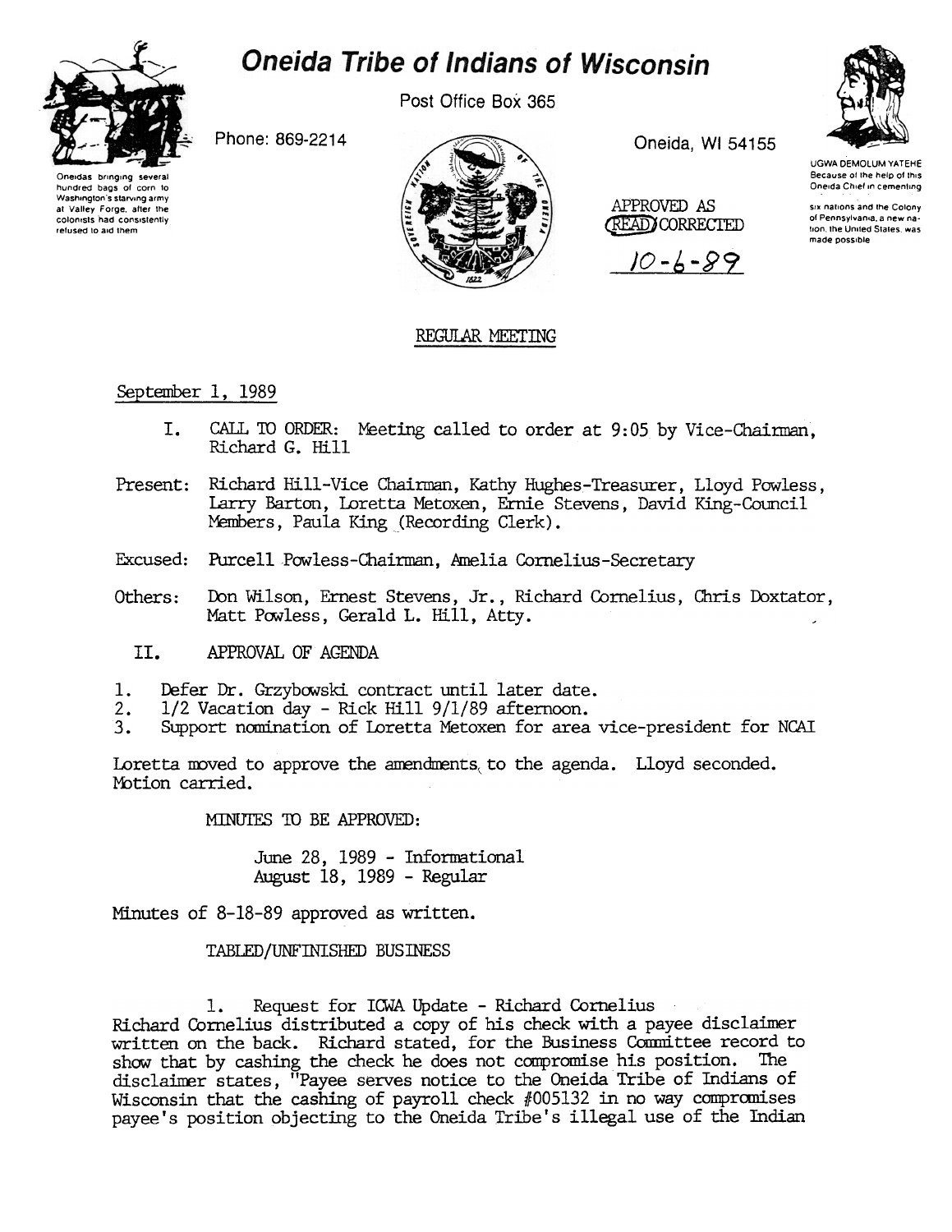Child Welfare Act to withhold child support payments arising out of divorce. The Oneida Tribe by paying the amount of \$69.52 reflects a withholding of \$121.00 based on the Indian Child Welfare Act of 1978, is hereby acknowledged. Dated this 31 first day of August, 1989. Loretta stated that Richard Cornelius shouldn't be dealing directly with the Business Conmittee until an opinion is received fran the Oneida Child Protective Board on the matter of the illegal use of the Indian Child Welfare Act. The Business Conmittee will send a letter to the Oneida Child Protective Board to proceed with an opinion through investigation, reviewing of minutes, inquiries, etc. Mr. Cornelius stated he would appreciate carbon copies of correspondence as it relates to his case. Jerry L. Hill said any requests for information should be send to the Business Committee in writing by Richard's attorney.

- v. REPORTS
	- 1. HUMAN RESOURCES: See Contracts/Agreements - DEFERRED
	- 2. PIANNING DEPARTMENT: Report on Calloway Property FmHA Loan

Sara reported that the FmHA dollars need to be used (and paid back within 4 years) to purchase that land, but that the funds cannot be used to develop the land.

Loretta moved to set up a special meeting next week with the negotiating Committee, Land, and Business Committee representatives to bring back a recommendation for final approval. Ernie seconded. Motion carried.

#### VI. NEW BUSINESS

- 1 RESOUJrIONS
	- A. Revision of Resolution  $#5$ -19-89-a,b,c (Higher Ed, JOM, Employment Assistance

Request to modify Resolution  $\#$ 's 5-19-89-a,b,c to read, ..."quarterly financial reports twenty five (25) days after each quarter..."

The previous resolutions stated thirty (30) days.

### RESOLUTION  $# 9-1-89-A$

- WHEREAS, the Oneida Tribe of Indians of Wisconsin has constructed higher education for more than three years, and
- WHEREAS, Public Law 100-472 allows tribal governments to seek or be awarded a mature contract as outlined under Section 4, paragraph (h), which reads in part as follows: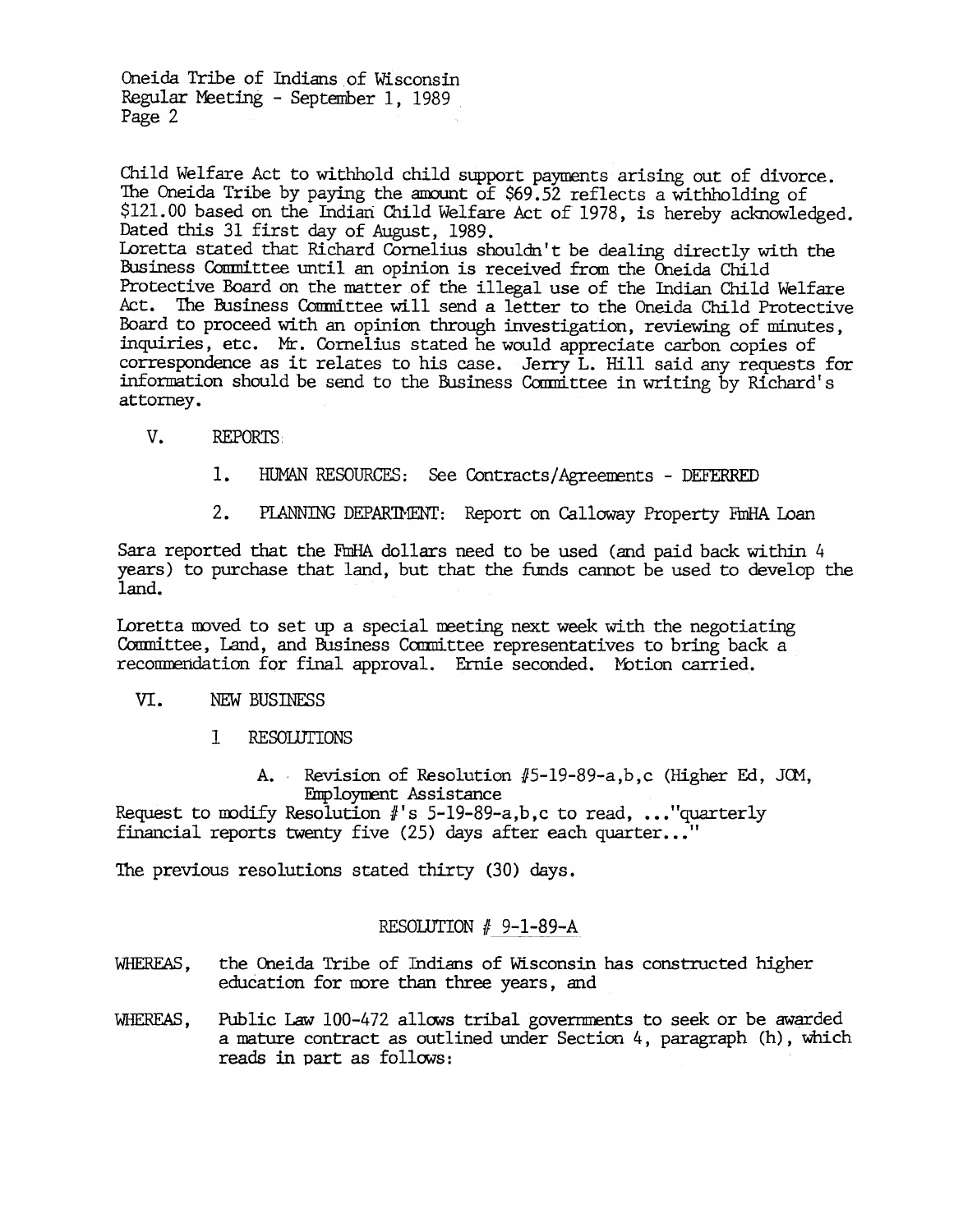> 'Mature contract means a self-determination contract that has been continuously operated by a tribal organization for three or nore years and for which there are no significant and material audit exceptions in the annual financial audit of the tribal organization ...a contract of the tribal organization in existence on the date of enactment of the Indian Self-Determination and Education Assistance Act Amendments of 1988, which meets this definition, shall be considered to be a mature contract."

- WHEREAS, the Oneida Tribe of Indians of Wisconsin has no significant material audit exceptions in the last three years and is fully qualified to be awarded a mature contract as defined by Public Law 100-471, and
- WHEREAS, the Bureau of Indian Affairs has failed to complete a timely federal regulations process which would regulate the 1988 amended PUblic Law 93-638 and PUblic Law 100-472 clearly defines a mature contract to exist upon the date amendment was enacted, and
- WHEREAS, the Oneida Tribe of Indians wishes to have the Higher Education Contract F50C14209538 declared a mature contract as outlined by P.L. 100-472.
- NOW, THEREFORE BE IT RESOLVED THAT: the Oneida Tribe of Indians of Wisconsin requests that the Higher Education F50C14209538 contract between the Oneida Tribe and the Bureau of Indian Affairs be declared a mature contract.
- BE IT FURTHER RESOLVED THAT: the Oneida Tribe of Indians of Wisconsin wishes to amend said mature contract with a new date to read October  $1$ , 1989 to September 30, 1990, or the proposed calendar as prescribed the Law, said contract allocation for the period will include all carryover funds from FYI89 and final allocations as awarded by the United States Congress and related allocations as agreed to by the Oneida Tribe of Indians of Wisconsin and the Bureau of Indian Affairs in the Indian Priority System (IPS) consultations.
- BE IT FURTHER RESOLVED: that the Oneida Tribe of Indians of Wisconsin requests this contract not be considered as a procurement contract and the Tribe is committee to provide quarterly financial reports twenty-five (25) days after each quarter and a final report within ninety (90) days upon completion of FY'89, and that any and all changes to the existing contract must be agreed to by both, the Cneida Tribe and the Bureau of Indian Affairs.

Loretta moved to approve the amendments. Kathy Hughes seconded. Motion carried.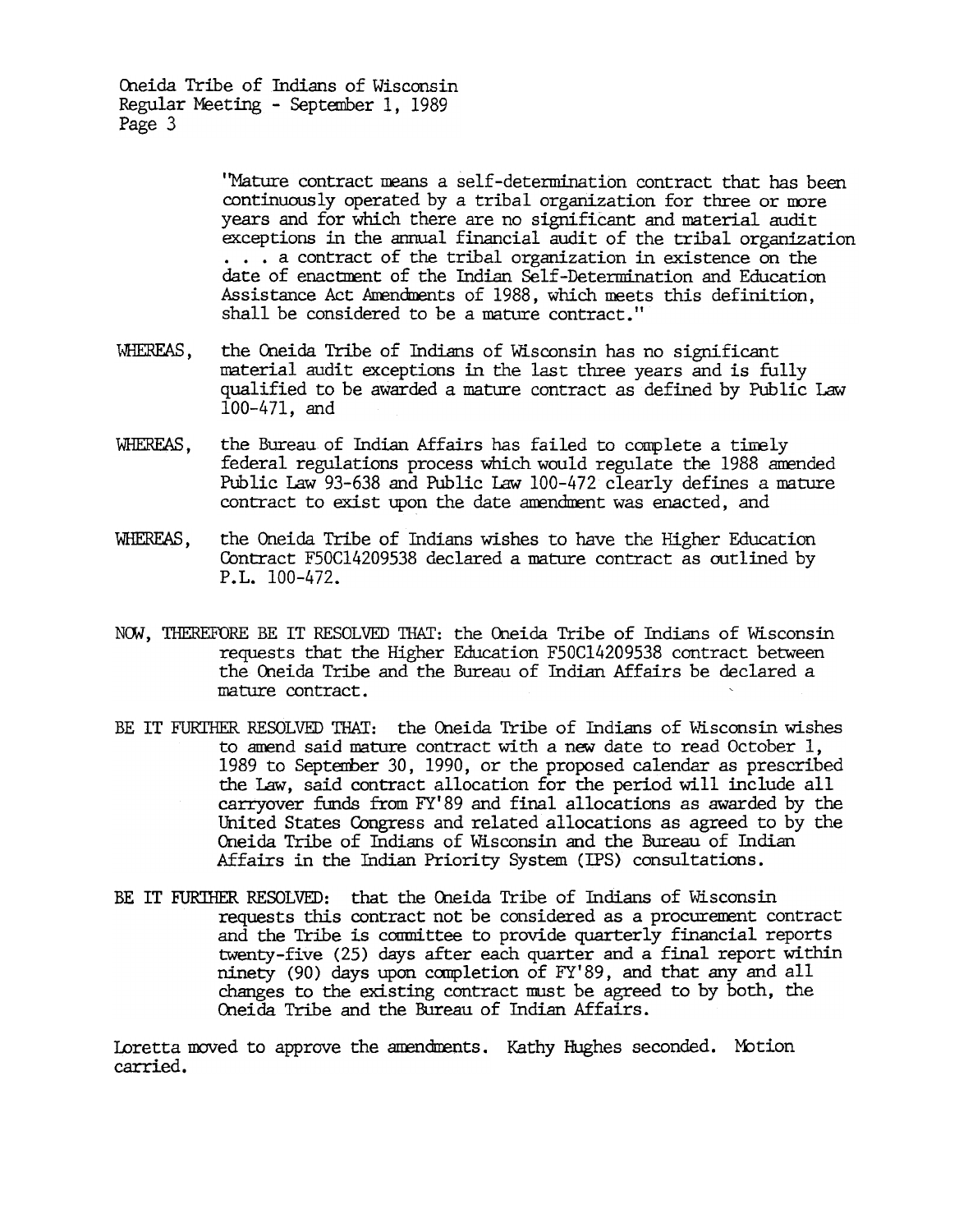- 2. REQUESTS:
	- Request to Reward Staff for JCAHO Accreditation Roberta  $A_{\bullet}$ Kinzhuma

Request was for 44 gift certificates and 28 bingo passes to be given out at OCHC open house as a special reward to all staff that contributed toward the JCAHO accreditation. Larry Barton moved to approve and that this be coordinated with the Public Relations department. Kathy Hughes seconded. Motion carried.

> B. Finalization of Business Plans for Cattle Project - Chris Doxtator

The current financial status of the cattle project is needed by September 15. Loretta stated that she developed one page of rules and procedures which should be added to for consideration and adoption. Formalization of safety procedures should be coordinated with the Environmental Health department.

Ernest Stevens moved that the Business Committee recommend to the Land Conmittee that they consider an Enterprise Board to assist in the operations to include members of the Agricultural Committee. Loretta seconded, Kathy abstained. Motion carried.

C. Request to Submit EPA Grant for Funding - Bob Christjohn

Lloyd moved to approve. Loretta Metoxen seconded. Motion carried.

NCAI Mail Ballot RE: United Sioux Tribes Resolution D. 1101-89-08

Lloyd moved that the Tribe not respond to the mail ballot. Loretta seconded. Motion carried. Ernie moved that the Business Committee request an audit report from the NCAI organization. Kathy seconded. Motion carried.

Larry Barton moved to support Loretta's nomination as the area vice-president for NCAI. Lloyd seconded. Loretta abstained. Motion carried.

> Oneida Facilities Planning Committee Recommendation RE: Ε. Sewer Ordinance

Previously approved

- 3. CONTRACTS/AGREEMENTS
- 3. A. Employment Agreement with Dr. Robert J. Grzybowski Chris Johns<br>DEFERRED

DEFERRED